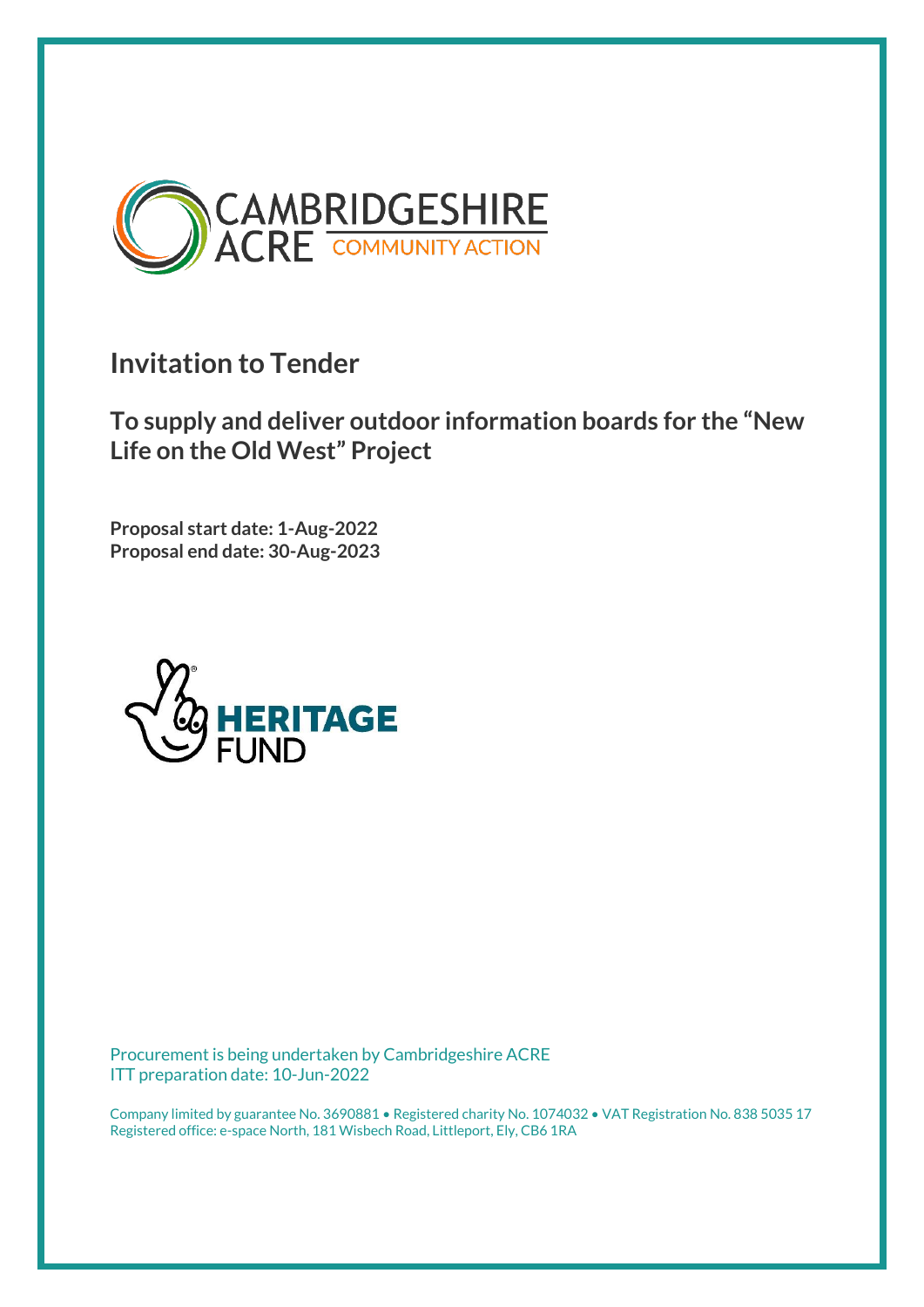### **Introduction**

Cambridgeshire ACRE is managing the delivery of the 'New Life on the Old West' project (NLOW), which is being funded through the National Lottery Heritage Fund. This is a 3-year project running until late 2023.

This project seeks to establish connectivity and ecological resilience in the Cambridgeshire Fens between core wetland nature reserves: National Trust's Wicken Fen and RSPB's Ouse Fen and Ouse Washes. It will do so by creating stepping-stones of new and enhanced smallscale habitats along a corridor centred on a stretch of the Great Ouse River, also known as the Old West River, benefiting a range of habitats and species. Re-connecting dispersed species and restoring ecological processes will be achieved through habitat improvements on the network of fenland ditches and other waterbodies, farmland and community green spaces.

There will be new opportunities for local people to discover, experience, and appreciate their fenland natural heritage and green spaces. This should increase their sense of connection to fenland wildlife and to others within their community, engender a desire to become enthusiastic stewards of their local environment, and an inspiration to other communities within the Fens, and beyond.

Cambridgeshire ACRE is now looking to work with a specialist company with a proven record and background in designing and supplying natural heritage information products, for use in the outdoors.

### **Information board specification**

Cambridgeshire ACRE plans to install between 8 and 12 individually designed information and interpretation boards at new and enhanced wildlife habitat sites across the project area.

The proposed standard design is a single, very durable and easily cleaned A2 size panel, fixed within a sustainable and durable frame, and anchored into the ground by a single post. While content will differ across each board, they will show a recognisable and distinctive overall design and branding. Each board will contain: key references to the NLOW project and the area's landscape; information about habitat enhancements brought about by the project; information about wildlife which benefits from the enhancements, highlighting one or two key species at each site; acknowledgement of National Lottery Heritage Fund support.

To ensure the boards are accessible and can be read and enjoyed by a wide range of people, they will contain a high ratio of images to text and will be visually attractive. They will be of lectern design and will utilise large text, using plain English and avoiding scientific jargon. It is essential that their design will be highly durable, easily cleanable and well proofed against vandalism.

### **Tasks to be completed**

1) The supplier will advise and work closely with the NLOW project team to develop and agree an overall design and branding for the suite of boards. Advice and suggestions for changes and improvements to the proposed style (outlined above) are of course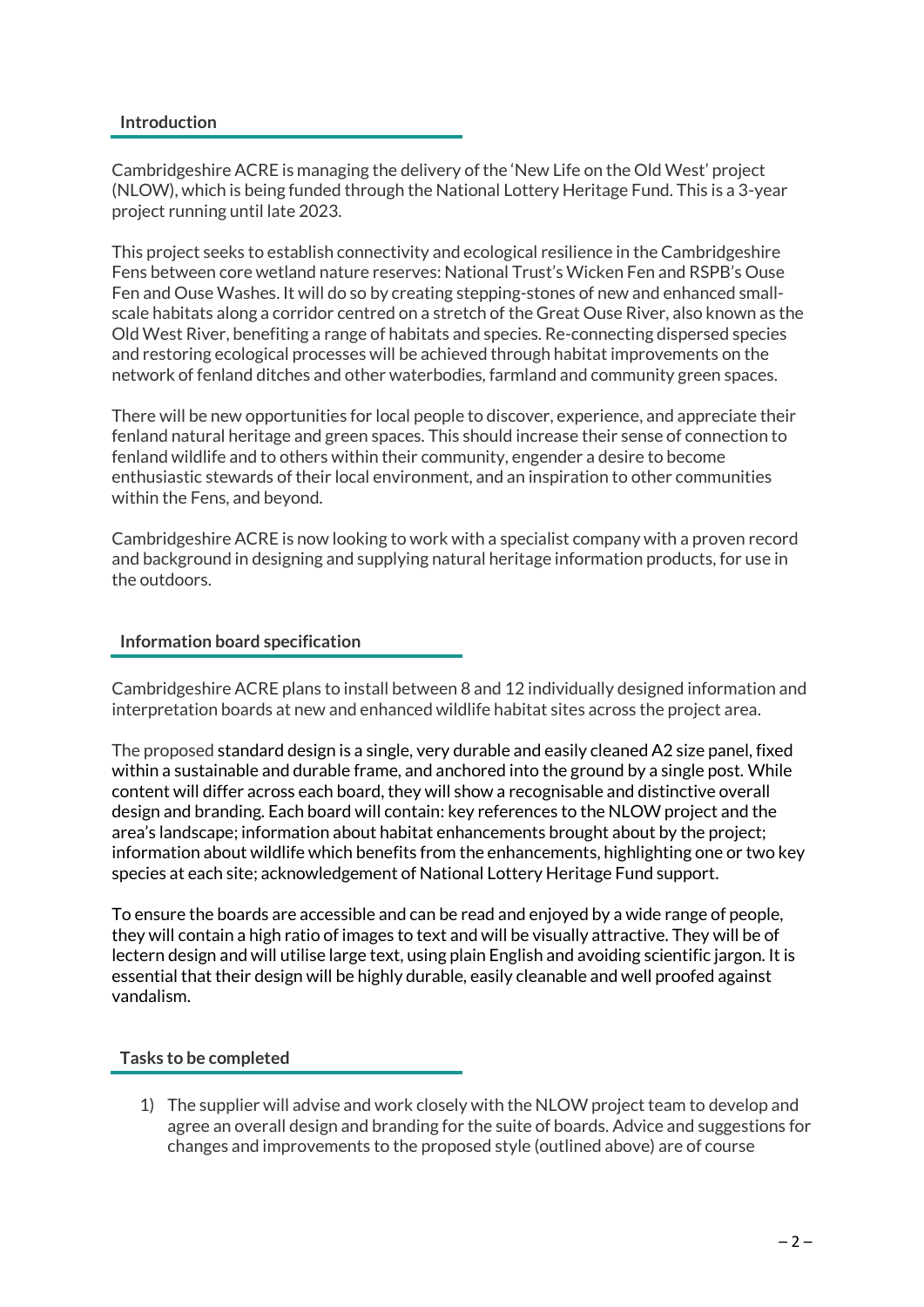welcome at this stage. The final overall design must, however, be able to be installed at sites without the need for planning applications.

- 2) Continuing to work with the project team, the supplier will develop individual creative visually attractive boards highlighting the habitat enhancement work and wildlife value at each site. At this stage there will be input from landowner and local communities.
- 3) Boards will be completed and delivered, ready for installation, to Cambridgeshire ACRE. The project team will install the boards and the supplier will need to provide written advice and details to ensure their correct installation.

# **Timetable**

Each board will be designed and delivered at different times, reflecting completion of habitat enhancement work at each site. It is envisaged that the initial overall design process will be completed over summer 2022, with individual boards thereafter being designed and delivered from autumn 2022 onwards. Each board will be delivered and installed by September 2023.

### **Contract Management**

The contract for this work will be managed by Howard Jones, NLOW Project Manager at Cambridgeshire ACRE. The supplier will be expected to work closely with Cambridgeshire ACRE staff, landowners and community partners.

An inception meeting will be held at the start of the project to discuss the work and provide for the development of an agreed workplan to guide the work, timing and expectations. Please allow time for this meeting and development of a workplan in your costings.

Cambridgeshire ACRE is fully compliant with the General Data Protection Regulation (GDPR). Our Data Protection Policy (copy provided) sets out the measures with which all parties working on its behalf should comply. Any personal data shared by Cambridgeshire ACRE with the successful consultant must be handled in accordance with these measures.

The GDPR states that we should only contract with a processor who can provide sufficient guarantees that the requirements of the GDPR will be met and the rights of data subjects protected. The successful consultant will therefore be asked to complete Cambridgeshire ACRE's 'Data Protection Third Party Processor Checklist' as a way of providing the necessary assurances.

### **Budget**

The maximum value of this contract is £1,000 per information board designed and supplied, which must include all VAT and expenses you incur. Cambridgeshire ACRE cannot exceed this amount.